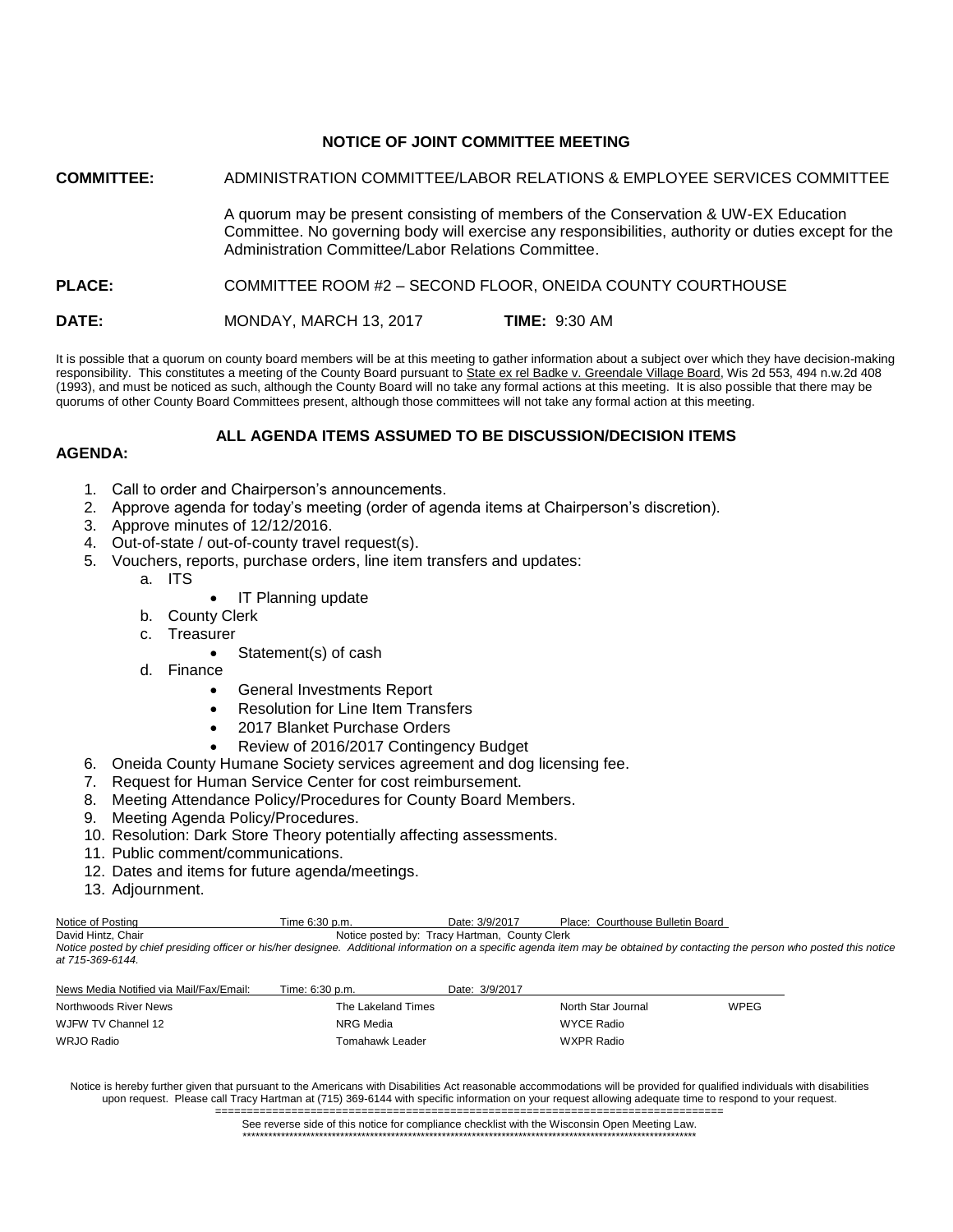#### **GENERAL REQUIREMENTS:**

1. Must be held in a location which is reasonably accessible to the public.

2. Must be open to all members of the public unless the law specifically provides otherwise.

#### **NOTICE REQUIREMENTS:**

1. In addition to any requirements set forth below, notice must also be in compliance with any other specific statute.

2. Chief presiding officer or his/her designee must give notice to the official newspaper and to any members of the news media likely to give notice to the public.

## **MANNER OF NOTICE:**

Date, time, place and subject matter, including subject matter to be considered in a closed session, must be provided in a manner and form reasonably likely to apprise members of the public and news media.

#### **TIME FOR NOTICE:**

1. Normally, a minimum of 24 hours prior to the commencement of the meeting.

2. No less than 2 hours prior to the meeting if the presiding officer establishes there is good cause that such notice is impossible or impractical.

3. Separate notice for each meeting of the governmental body must be given.

#### **EXEMPTIONS FOR COMMITTEES & SUBUNITS**

Legally constituted sub-units of a parent governmental body may conduct a meeting during the recess or immediately after the lawful setting to act or deliberate upon the subject which was the subject of the meeting, provided the presiding officer publicly announces the time, place and subject matter of the sub-unit meeting in advance of the meeting of the parent governmental body.

#### **PROCEDURE FOR GOING INTO CLOSED SESSION:**

## 1. Motion must be made, seconded and carried by roll call majority vote and recorded in the minutes.

2. If motion is carried, chief presiding officer must advise those attending the meeting of the nature of the business to be conducted in the closed session, and the specific statutory exemption under which the closed session is authorized.

#### **SYNOPSIS OF STATUTORY EXEMPTIONS UNDER WHICH CLOSED SESSIONS ARE PERMITTED:**

## 1. Concerning a case which was the subject of a Judicial or quasi-judicial trial before this governmental body Sec. 19.85(1)(a)

2. Considering dismissal, demotion or discipline of any public employee or the investigation of charges against such person and the taking of formal action on any such matter; provided that the person is given actual notice of any evidentiary hearing which may be held prior to final action being taken and of any meeting atwhich final action is taken. The person under consideration must be advised of his/her right that the evidentiary hearing be held in open session and the notice of the meeting must state the same. Sec. 19.85(1)(b).

## 3. Considering employment, promotion, compensation or performance evaluation data of any public employee over which this body has jurisdiction or responsibility. Sec.19.85(1)(c).

4. Considering strategy for crime detection or prevention. Sec. 19.85(1)(d).

5. Deliberating or negotiating the purchase of public properties, the investing of public funds, or conducting other specified public business whenever competitive or bargaining reasons require a closed session. Sec.  $19.85(1)(e)$ .

6. Considering financial, medical, social or personal histories or disciplinary data of specific person, preliminary consideration of specific personnel problems or the investigation of specific charges, which, if discussed in public, would likely have a substantial adverse effect on the reputation of the person referred to in such data. Sec.19.85(1)(f), except where paragraph 2 applies.

7. Conferring with legal counsel concerning strategy to be adopted by the governmental body with respect to litigation in which it is or is likely to become involved. Sec.  $19.85(1)(g)$ .

## 8. Considering a request for advice from any applicable ethics board. Sec. 19.85(1)(h).

**PLEASE REFER TO CURRENT STATUTE SECTION 19.85 FOR FULL TEXT**

## **CLOSED SESSION RESTRICTIONS:**

1. Must convene in open session before going into closed session.

2. May not convene in open session, then convene in closed session and thereafter reconvene in open session within twelve hours unless proper notice of this sequence was given at the same time and in the same manner as the original open meeting.

3. Final approval or ratification of a collective bargaining agreement may not be given in closed session.

4. No business may be taken up at any closed session except that which relates to matters contained in the chief presiding officer's announcement of the closed session.

5. In order for a meeting to be closed under Section  $19.85(1)(f)$  at least one committee member would have to have actual knowledge of information which he or she reasonably believes would be likely to have a substantial adverse effect upon the reputation involved and there must be a probability that such information would be divulged. Thereafter, only that portion of the meeting where such information would be discussed can be closed. The balance of that agenda item must be held in open session.

#### **BALLOTS, VOTES AND RECORDS:**

## 1. Secret ballot is not permitted except for the election of officers of the body or unless otherwise permitted by specific statutes.

2. Except as permitted above, any member may require that the vote of each member be ascertained and recorded.

3. Motions and roll call votes must be preserved in the record and be available for public inspection.

#### **USE OF RECORDING EQUIPMENT:**

The meeting may be recorded, filmed, or photographed, provided that it does not interfere with the conduct of the meeting or the rights of the participants.

#### **LEGAL INTERPRETATION:**

1. The Wisconsin Attorney General will give advice concerning the applicability or clarification of the Open Meeting Law upon request.

2. The municipal attorney will give advice concerning the applicability or clarification of the Open Meeting Law upon request.

#### **PENALTY:**

Upon conviction, any member of a governmental body who knowingly attends a meeting held in violation of Subchapter IV, Chapter 19, Wisconsin Statutes, or who otherwise violates the said law shall be subject